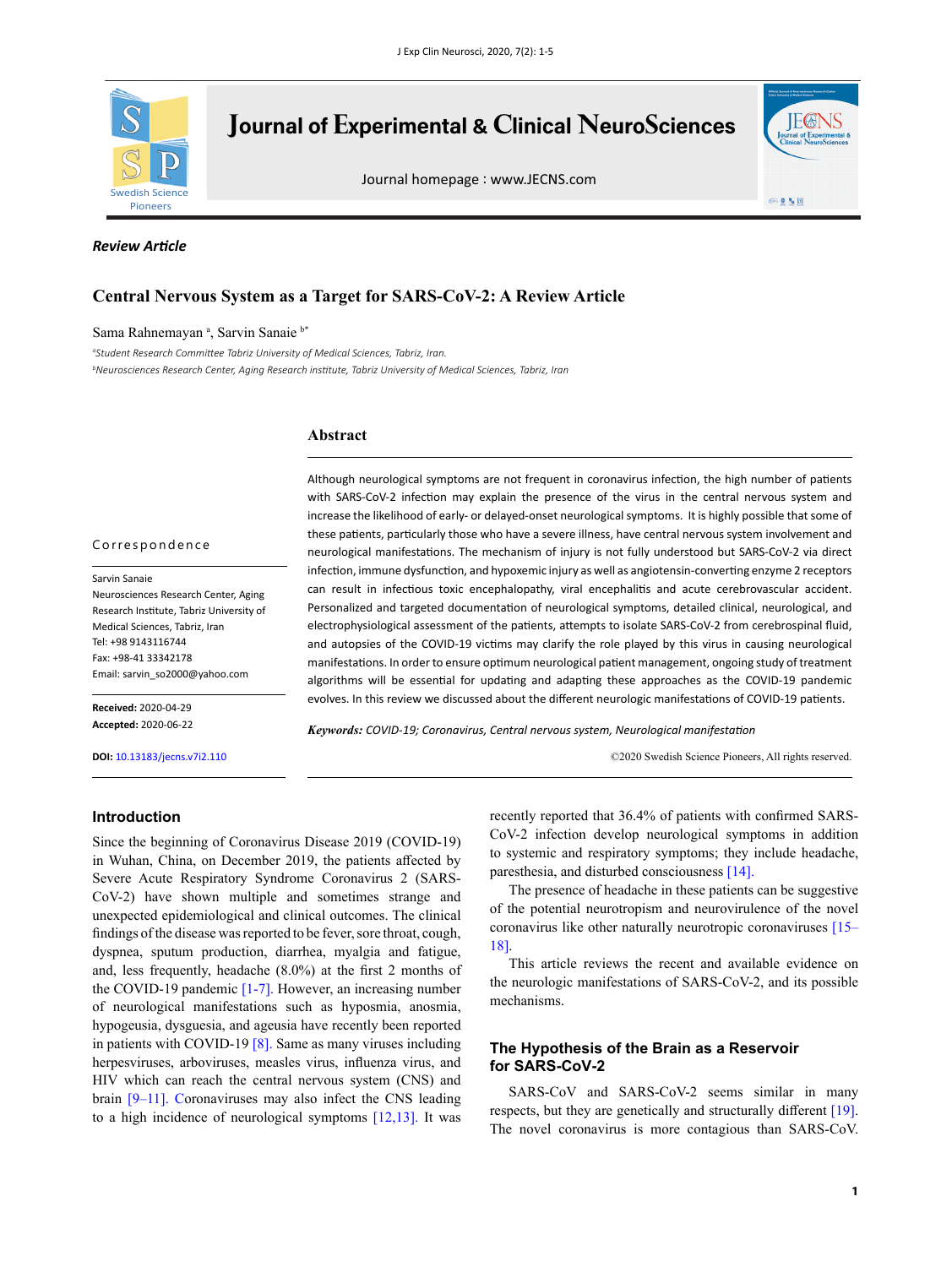It is characterized by its high ability to spread via respiratory droplets and contact with infected objects and individuals [\[4,](#page-3-8)[20\].](#page-3-9) Moreover, it can also spread by asymptomatic infected individuals [\[21–23\]](#page-3-10). Similarly to SARS-CoV which was detected in the brains of some patients, the novel coronavirus has been suggested to affect the CNS [\[24\]](#page-3-11). Different clinical features including olfactory alterations, seizures, and hallucinations in patients infected with SARS-CoV-2 support the hypothesis of a specific affinity for the CNS. However, these symptoms had not been reported in patients with SARS-CoV or MERS-CoV infection [\[25–27\]](#page-3-12). Coronaviruses are spherical or oval in shape and have an average diameter of 100 nm. They are positivesense single-stranded RNA viruses harboring the largest genome among the RNA viruses, with a genome length of about 26–32 kb. The coronavirus has large spikes of viral membrane glycoproteins on its surface, and looks like a typical crown under electron microscope [\[28\]](#page-3-13). Differences in fusion protein and accessory proteins, ORF3b and ORF8, are the main structural differences between SARS-CoV and SARS-CoV-2. The genome of coronaviruses encodes four main structural proteins; i.e. spike, envelope, membrane, and nucleocapsid proteins [\[29\]](#page-3-14). The viral surface glycoprotein S may induce neurodegeneration [\[30\]](#page-4-0). When the virus enters the host cells, its genome is translated into two large precursor polyproteins, which are processed by ORF1a-encoded viral proteinases into 16 mature nonstructural proteins (nsp1-nsp16). Nonstructural proteins are of an essential role in viral RNA replication and transcription, whilst ORF3b has been associated with the immune response [\[31,](#page-4-1)[32\]](#page-4-2). SARS-CoV-2 spike glycoprotein S1 subunit receptor-binding domain binds to angiotensin-converting enzyme 2 (ACE2) receptors as seen in SARS-CoV. This is the site of viral entry into the host cell and leads to the possibility of creating an experimental model of SARS-CoV-2 infection [\[33\]](#page-4-3). Meanwhile, the ACE2 receptor is widely expressed in the brain; this can support the of CNS involvement in the SARS-CoV-2 infection [\[34,](#page-4-4)[35\]](#page-4-5). Viruses can enter the CNS through the olfactory or trigeminal nerves via the haematogenous route. Therefore, the high incidence of olfactory changes seen in COVID-19 patients may indicate viral entry into the CNS. Findings from studies of the mouse hepatitis virus model and also the detection of coronovirus in patients' brains propose that the virus can remain in the host's CNS for a long time and in fact the brain can act as a viral reservoir [\[36\].](#page-4-6)

# **Neurological Manifestations in Patients with COVID-19**

Neurological symptoms have been seen in patients with COVID-19. These symptoms can be categorized as followings: intracranial infection related symptoms, acute cerebrovascular disease related symptoms, peripheral nervous system symptoms and neuromuscular symptoms. Sensory abnormalities, neuralgia, and sphincter disturbances are among other reported manifestations [\[37\]](#page-4-7). Several symptoms are indicative of CNS involvement and are reported in almost one-third of COVID-19 patients including headache, smell/taste disorders(STD), dizziness, ataxia, , impaired or loss of consciousness, seizures, and acute cerebrovascular disease [\[38\].](#page-4-8) Results of a study

compared to influenza. This symptom usually manifested as an initial symptom with acute onset, suggesting that STD assessment can be a helpful clinical assay in patients with COVID-19 [\[39\]](#page-4-9). A case of a young, middle aged, obese female with a history of diabetes was presented by Duong et al. She complained of fever, headache, and a new onset seizure. She was diagnosed as viral meningitis. Meanwhile, COVID-19 testing was ordered because of her febrile illness. After 72 hours, the results of COVID-19 testing were positive. She was started on hydroxyl-chloroquine and her mentation started to improve by the 5th day of admission [\[40\].](#page-4-10) Gutiérrez-Ortiz et al. reported two patients infected with SARS-CoV-2). The first patient acutely presented with Miller Fisher syndrome. He was a 50-year-old man presenting with ataxia, anosmia, ageusia, areflexia, right internuclear ophthalmoparesis, right fascicular oculomotor palsy, albuminocytologic dissociation and positive testing for GD1b-IgG antibodies. He reported of having fever, malaise, low back pain, cough, and headache, five days before the admission. The second patient was presented with polyneuritis cranialis. He was a 39-year-old man presenting with ageusia, areflexia, bilateral abducens palsy, and albuminocytologic dissociation. He had developed a low-grade fever, diarrhea and a poor general condition three days before the admission. The oropharyngeal swab test for COVID-19 by qualitative real-time reverse-transcriptase– polymerase-chain-reaction (rRT-PCR) assay was positive in both cases and negative in the cerebrospinal fluid. A complete neurological recovery was achieved in both subjects two weeks after treatment; however, anosmia and ageusia was remained in the first case [\[41\]](#page-4-11). In an observational series of 58 of 64 consecutive patients who were admitted to the hospital because of acute respiratory distress syndrome (ARDS) due to COVID-19, the neurologic features was reported. The neurologic findings were recorded in 14% of patients (8 of 58) on admission to the ICU and before treatment, and in 67% of patients (39 of 58) after withholding the sedation and neuromuscular blocker. Agitation was present in 69% of patients (40 of 58) when neuromuscular blockade was discontinued. A total of 26 of 40 patients had confusion. Diffuse corticospinal tract signs as ankle clonus, enhanced tendon reflexes, and bilateral extensor plantar reflexes were present in 67% (39 of 58). Of the discharged patients, 33% (15 of 45) had a dysexecutive syndrome consisting of disorientation, inattention, or poorly organized movements in response to command. In these series of patients, SARS-CoV-2 related ARDS was associated with confusion, prominent agitation, encephalopathy, andcorticospinal tract signs [\[42\].](#page-4-12) Lechien et al. assessed the occurrence of gustatory and olfactory dysfunctions in European patients with laboratory-confirmed COVID-19 infection. They concluded that gustatory and olfactory disorders are prevalent symptoms in these patients, even without nasal symptoms. Sudden onset of ageusia or anosmia should be recognized as important symptoms of the COVID-19 infection [\[43\]](#page-4-13). Lu et al. aimed to reveal the incidence and risk of acute symptomatic seizures (ASS) in patients with COVID-19 in a multicenter study. They reported no evidence suggesting an additional risk

by Beltrán-Corbellini et al. revealed that new-onset STD is significantly more frequent among patients with COVID-19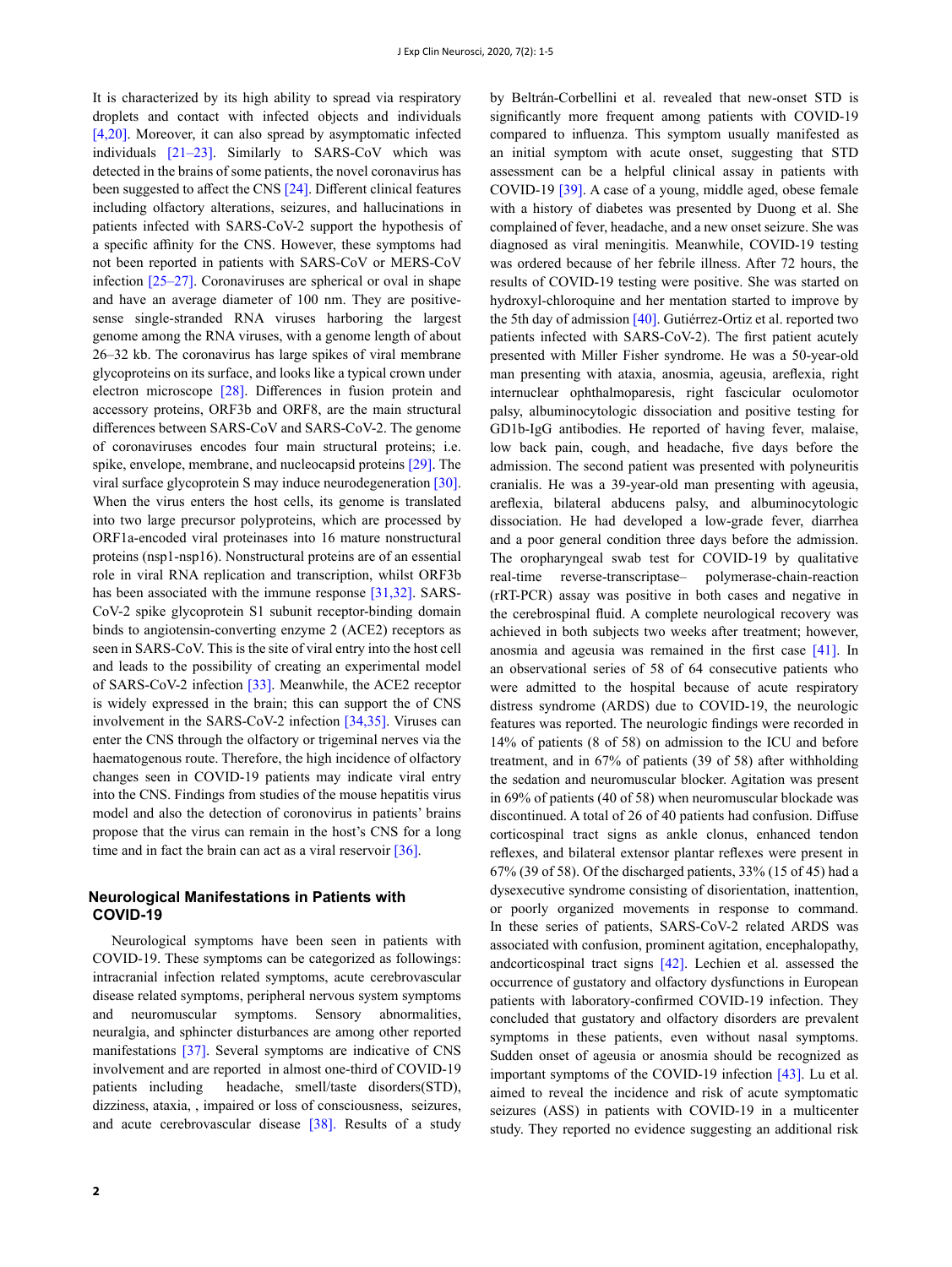of ASS in patients with COVID-19. Neither the virus nor the potential risk factors for seizures seem to be significant risks for the occurrence of ASS in COVID-19 patients [\[44\].](#page-4-14) Mao et al. evaluated 214 patients with COVID-19 and their neurologic features in an observational retrospective case series. Of all 214 patients, 78 patients (36.4%) had neurologic symptoms. The neurologic manifestations of patients with more severe infection were as %]), impaired consciousness (13 [14.8%] vs. 3 [2.4%]), acute cerebrovascular diseases (5 [5.7%] vs. 1 [0.8and skeletal muscle injury (17 [19.3%] vs. 6 [4.8%]) compared to those with mild or moderate infection [14]. Bonilla-Aldana et al. presented a case report in which a physician presented with headache, myalgias, abdominal pain, diarrhea, and chills, with no fever, persisting for five days. Her rRT-PCR test showed the viral RNA of SARS-CoV-2 [\[45\]](#page-4-15). Sedaghat et al. reported the symptoms of Guillain Barre syndrome (GBS) in a patient infected with COVID-19. The patient was a 65-years- old male complaining of acute progressive symmetric ascending quadriparesis. He had fever and cough two weeks before hospitalization. The rRT-PCR test was reported positive for COVID-19 infection [\[46\].](#page-4-16) Zhao et al. report a case of COVID-19 patient who initially presented with acute Guillain-Barré syndrome. She was 61 years old presenting with severe fatigue and acute weakness in both legs. The symptoms progressed within one day. On day eight, she developed a fever of 38.2°C and dry cough. Chest CT-scan showed ground-glass opacities in both lungs. Oropharyngeal swabs were positive for SARS-CoV-2 on RT-PCR assay [\[47\].](#page-4-17) Zhou et al. reported a case of 56-year-old patient in whom gene sequencing confirmed the presence of SARS-CoV2 in the cerebrospinal fluid. The patient's CNS was attacked by SARS-CoV-2 and was diagnosed with viral encephalitis. This reveals that SARS-CoV-2 can directly invade the nervous system, in addition to injuring it through the immune response [\[48\].](#page-4-18) Yin et al. reported a case of a patient who was tested positive SARS-CoV-2 nucleic acid in his throat swab. He manifested with concomitant neurological symptoms. The patient had fever and respiratory symptoms prior to muscle soreness, and then suffered from altered consciousness and psychiatric symptoms. On the neurological examination, positive signs were observed [\[49\].](#page-4-19) Sharifi Razavi et al. presented a case of 79-year-old man with a history of cough and fever for three days who was referred to emergency department with acute loss of consciousness. At the admission he had fever, tachycardia, tachypnenia with no history of hypertension and anticoagulation therapy. In the physical axamination he had a Glasgow Coma Scale of 7, bilateral extensor plantar reflexes, and coarse rales in the lower lobe of left lung. Lung CT-scan showed the ground glass opacity in left lower lobe and brain CT-scan revealed a massive intracerebral hemorrhage in right hemisphere accompanied by intraventricular and subarachnoid hemorrhage. COVID-19 infection was confirmed by RT-PCR of oropharyngeal swab [\[50\]](#page-4-20).

### **The Therapeutic Candidates for COVID-19**

From the evidence achieved from various studies and the known nature of coronaviruses which possess neuroinvasive properties, the neurological manifestations of COVID-19 are

not unexpected. In those patients suffering from early-onset neurological symptoms, such as loss of smell or taste or even seizures, clinical suspicion must be directed to COVID19 and the patient should be kept under consistent observation of a neurologist. As the virus can completely destroy the medullary neurons and threaten the life of the patient, complete monitoring of the patient is necessary [\[24\]](#page-3-11). Since good progress in understanding the key interactions between the hACE2 and the receptor-binding domain of the spikeprotein in SARS-CoV-2 has been achieved, effective antiviral intervention strategies can be developed soon. Some antibody drugs can be designed following the epitopes on the SARS-CoV-2 receptor-binding domain (RBD). Moreover, RBD can be used as a subunit vaccine [\[51\]](#page-4-21). On the other hand, the nature of the interactions between hACE2 and RBD are protein−protein interactions; hence, designing of peptide-based therapeutics can be considered. Many structureguided therapeutics like peptides or small molecules interfering with the receptor recognition of the virus may cease the progression of the disease [\[52\]](#page-4-22). Actually, transmembrane serine protease 2 (TMPRSS2) is the surface protease that cleaves and activates the spike protein of SARS-CoV to release its infective potential. Inhibition of TMPRSS2 was once considered as an effective therapeutic intervention to stop the viral spread, but later the idea was dropped because of the unknown physiological impact of TMPRSS2 blockade [\[35\]](#page-4-5). Additionally in patients with hyper-inflammation due to cytokine storm, selective cytokine blockers like tocilizumab, appropriate steroids, , antibody therapy, and inhibitors of the JAK pathway should be considered [\[53\]](#page-4-23). Moreover, in order to have deeper insights into the neurological pathway of COVID-19 infection, autopsies of not only the lungs but also the brains should be performed.

### **Conclusions**

Alterations in purinergic signaling have been described in Neurological manifestations of COVID-19 have not thoroughly been studied yet; but, in patients with severe illness, neurological manifestations and CNS involvement are reported. To completely define and clarify the roles of novel coronavirus in causing neurological manifestations, precise and targeted documentation of the neurological symptoms and signs (like headache, dizziness, STD, change in mental status, meningeal signs, etc.), detailed clinical and neurological examination, electrophysiological investigations especially in those with a change in mental status, isolation of SARS-CoV-2 from CSF, and brain autopsies of the COVID-19 victims should be performed. Accordingly, based on the neurological consequences of COVID-19, patients suffering from an inability to taste or smell or altered mental health must be tested for COVID-19 and not be neglected. In addition, patients who already have neurological features should be closely monitored in order to symptoms not aggravate over the following days of the infection. This strategy should also be considered as a preliminary screening strategy in case of large scale community transmission of COVID-19. As this infection has a high tendency for turning out to be neurological, a neurologist should be included in the health care units taking care of infected patients. Moreover, autopsies on the brains of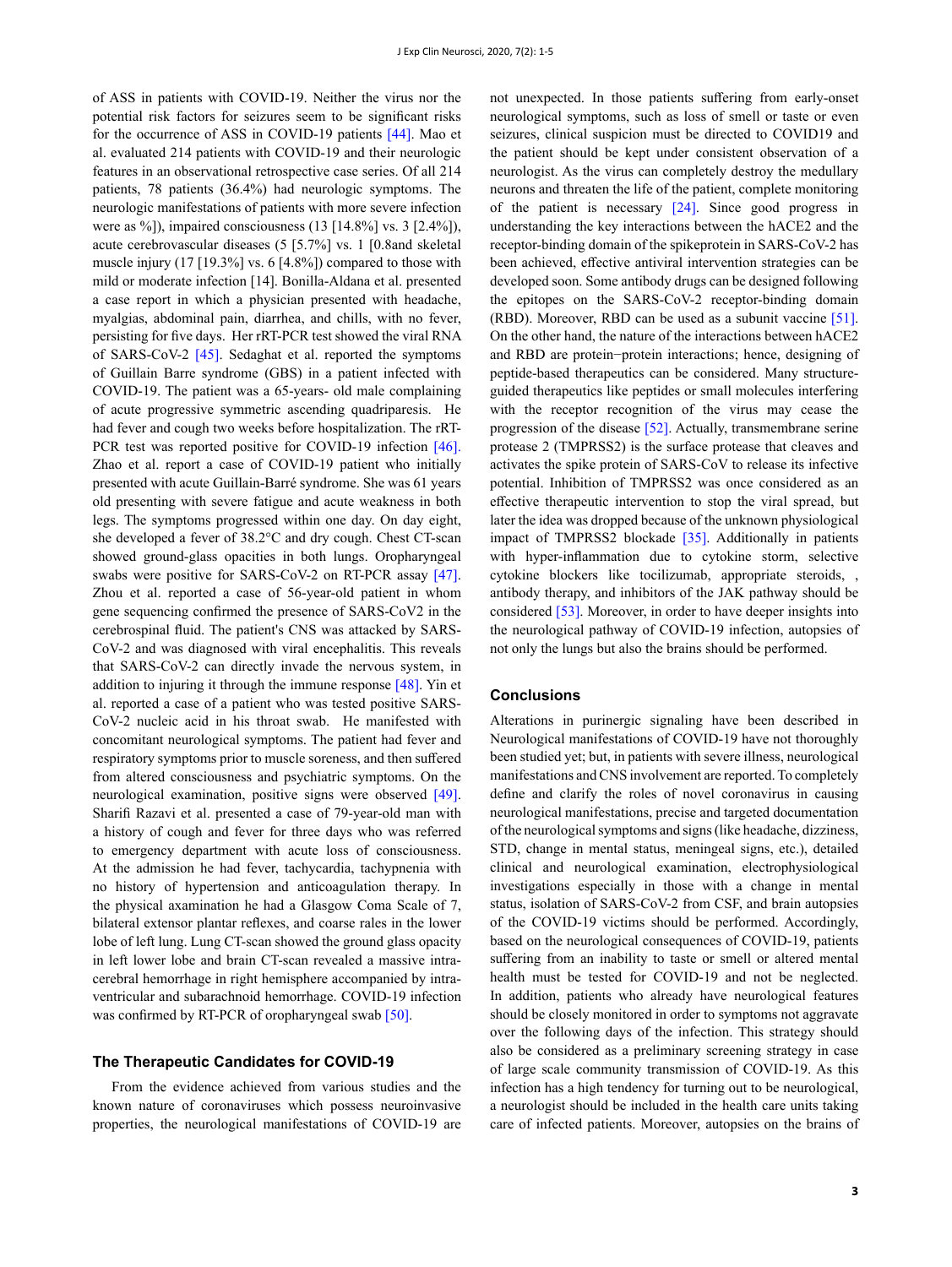COVID19 victims with neurological manifestations should be performed to establish the neuroinfection track of the disease.

#### **Acknowledgment**

Not applicable.

### **Conflict of Interest**

The authors declare no conflict of interest

#### **References**

- <span id="page-3-0"></span>1. Chan JF-W, Yuan S, Kok K-H, To KK-W, Chu H, Yang J, et al. A familial cluster of pneumonia associated with the 2019 novel coronavirus indicating person-to-person transmission: a study of a family cluster. Lancet (London, England). 2020 Feb;395(10223):514–23.
- 2. Chen N, Zhou M, Dong X, Qu J, Gong F, Han Y, et al. Epidemiological and clinical characteristics of 99 cases of 2019 novel coronavirus pneumonia in Wuhan, China: a descriptive study. Lancet (London, England). 2020 Feb;395(10223):507–13
- 3. Huang C, Wang Y, Li X, Ren L, Zhao J, Hu Y, et al. Clinical features of patients infected with 2019 novel coronavirus in Wuhan, China. Lancet (London, England). 2020 Feb;395(10223):497–506.
- <span id="page-3-8"></span>4. Li Q, Guan X, Wu P, Wang X, Zhou L, Tong Y, et al. Early Transmission Dynamics in Wuhan, China, of Novel Coronavirus-Infected Pneumonia. N Engl J Med. 2020 Mar;382(13):1199–207.
- 5. Phan LT, Nguyen T V, Luong QC, Nguyen T V, Nguyen HT, Le HQ, et al. Importation and Human-to-Human Transmission of a Novel Coronavirus in Vietnam. Vol. 382, The New England journal of medicine. United States; 2020. 872–4.
- 6. Ralevic V, Burnstock G. Receptors for purines and pyrimidines. Pharmacological reviews. 1998;50(3):413-92.
- 7. Rothe C, Schunk M, Sothmann P, Bretzel G, Froeschl G, Wallrauch C, et al. Transmission of 2019-nCoV Infection from an Asymptomatic Contact in Germany. Vol. 382, The New England journal of medicine. United States; 2020. 970–1.
- <span id="page-3-1"></span>8. Rodriguez-Morales AJ, Cardona-Ospina JA, Gutierrez-Ocampo E, Villamizar-Pena R, Holguin-Rivera Y, Escalera-Antezana JP, et al. Clinical, laboratory and imaging features of COVID-19: A systematic review and meta-analysis. Travel Med Infect Dis. 2020;101623.
- <span id="page-3-2"></span>9. Xu J, Ikezu T. The comorbidity of HIV-associated neurocognitive disorders and Alzheimer's disease: a foreseeable medical challenge in post-HAART era. J Neuroimmune Pharmacol. 2009;4(2):200–12.
- 10. Brask J, Chauhan A, Hill RH, Ljunggren H-G, Kristensson K. Effects on synaptic activity in cultured hippocampal neurons by influenza A viral proteins. J Neurovirol. 2005;11(4):395–402.
- 11. Katayama Y, Hotta H, Nishimura A, Tatsuno Y, Homma M. Detection of measles virus nucleoprotein mRNA in autopsied brain tissues. Journal of General Virology. 1995 1;76(12):3201-4..
- <span id="page-3-3"></span>12. Desforges M, Le Coupanec A, Stodola JK, Meessen-Pinard M, Talbot PJ. Human coronaviruses: viral and cellular factors involved in neuroinvasiveness and neuropathogenesis. Virus Res. 2014;194:145–58.
- <span id="page-3-4"></span>13. Bohmwald K, Galvez NMS, Rios M, Kalergis AM. Neurologic Alterations Due to Respiratory Virus Infections. Front Cell Neurosci. 2018;12:386.
- <span id="page-3-5"></span>14. Mao L, Jin H, Wang M, Hu Y, Chen S, He Q, et al. Neurologic Manifestations of Hospitalized Patients With Coronavirus Disease 2019 in Wuhan, China. JAMA Neurol. 2020
- <span id="page-3-6"></span>15. Yeh EA, Collins A, Cohen ME, Duffner PK, Faden H. Detection of coronavirus in the central nervous system of a child with acute disseminated encephalomyelitis. Pediatrics. 2004 1;113(1):e73-6.
- 16. Morfopoulou S, Brown JR, Davies EG, Anderson G, Virasami A, Qasim W, et al. Human Coronavirus OC43 Associated with Fatal Encephalitis. Vol. 375, The New England journal of medicine. United States; 2016. 497–8.
- 17. Gu J, Gong E, Zhang B, Zheng J, Gao Z, Zhong Y, et al. Multiple organ infection and the pathogenesis of SARS. J Exp Med. 2005;202(3):415–24.
- 18. Arbour N, Day R, Newcombe J, Talbot PJ. Neuroinvasion by Human Respiratory Coronaviruses. J Virol [Internet]. 2000 Oct 1;74(19):8913 LP – 8921. Available from: http://jvi.asm.org/ content/74/19/8913.abstract
- <span id="page-3-7"></span>19. Ceccarelli M, Berretta M, Venanzi Rullo E, Nunnari G, Cacopardo B. Differences and similarities between Severe Acute Respiratory Syndrome (SARS)-CoronaVirus (CoV) and SARS-CoV-2. Would a rose by another name smell as sweet? Vol. 24, European review for medical and pharmacological sciences. Italy; 2020. 2781–3.
- <span id="page-3-9"></span>20. Chen J. Pathogenicity and Transmissibility of 2019-nCoV-A Quick Overview and Comparison with Other Emerging Viruses. Microbes Infect. 2020 Feb 4;22.
- <span id="page-3-10"></span>21. Lai C-C, Shih T-P, Ko W-C, Tang H-J, Hsueh P-R. Severe acute respiratory syndrome coronavirus 2 (SARS-CoV-2) and coronavirus disease-2019 (COVID-19): The epidemic and the challenges. Int J Antimicrob Agents. 2020 Mar;55(3):105924.
- 22. Perrella A, Carannante N, Berretta M, Rinaldi M, Maturo N, Rinaldi L. Novel Coronavirus 2019 (Sars-CoV2): a global emergency that needs new approaches? Eur Rev Med Pharmacol Sci. 2020 Feb;24(4):2162–4.
- 23. Zhang W, Du R-H, Li B, Zheng X-S, Yang X-L, Hu B, et al. Molecular and serological investigation of 2019-nCoV infected patients: implication of multiple shedding routes. Emerg Microbes Infect. 2020;9(1):386–9.
- <span id="page-3-11"></span>24. Li Y-C, Bai W-Z, Hashikawa T. The neuroinvasive potential of SARS-CoV2 may play a role in the respiratory failure of COVID-19 patients. J Med Virol. 2020
- <span id="page-3-12"></span>25. Karimi N, Razavi A, Rouhani N. Frequent Convulsive Seizures in an Adult Patient with COVID-19: A Case Report. Iran Red Crescent Med J. 2020 Mar 28;In Press.
- 26. Sohal S, Mossammat M. COVID-19 Presenting with Seizures. IDCases. Netherlands; 2020. e00782.
- 27. Matias-Guiu J, Gomez-Pinedo U, Montero-Escribano P, Gomez-Iglesias P, Porta-Etessam J, Matias-Guiu JA. Should we expect neurological symptoms in the SARS-CoV-2 epidemic? Neurologia. 2020.
- <span id="page-3-13"></span>28. Schoeman D, Fielding BC. Coronavirus envelope protein: current knowledge. Virol J. 2019;16(1):69.
- <span id="page-3-14"></span>29. Fehr AR, Perlman S. Coronaviruses: an overview of their replication and pathogenesis. Methods Mol Biol. 2015;1282:1–23.